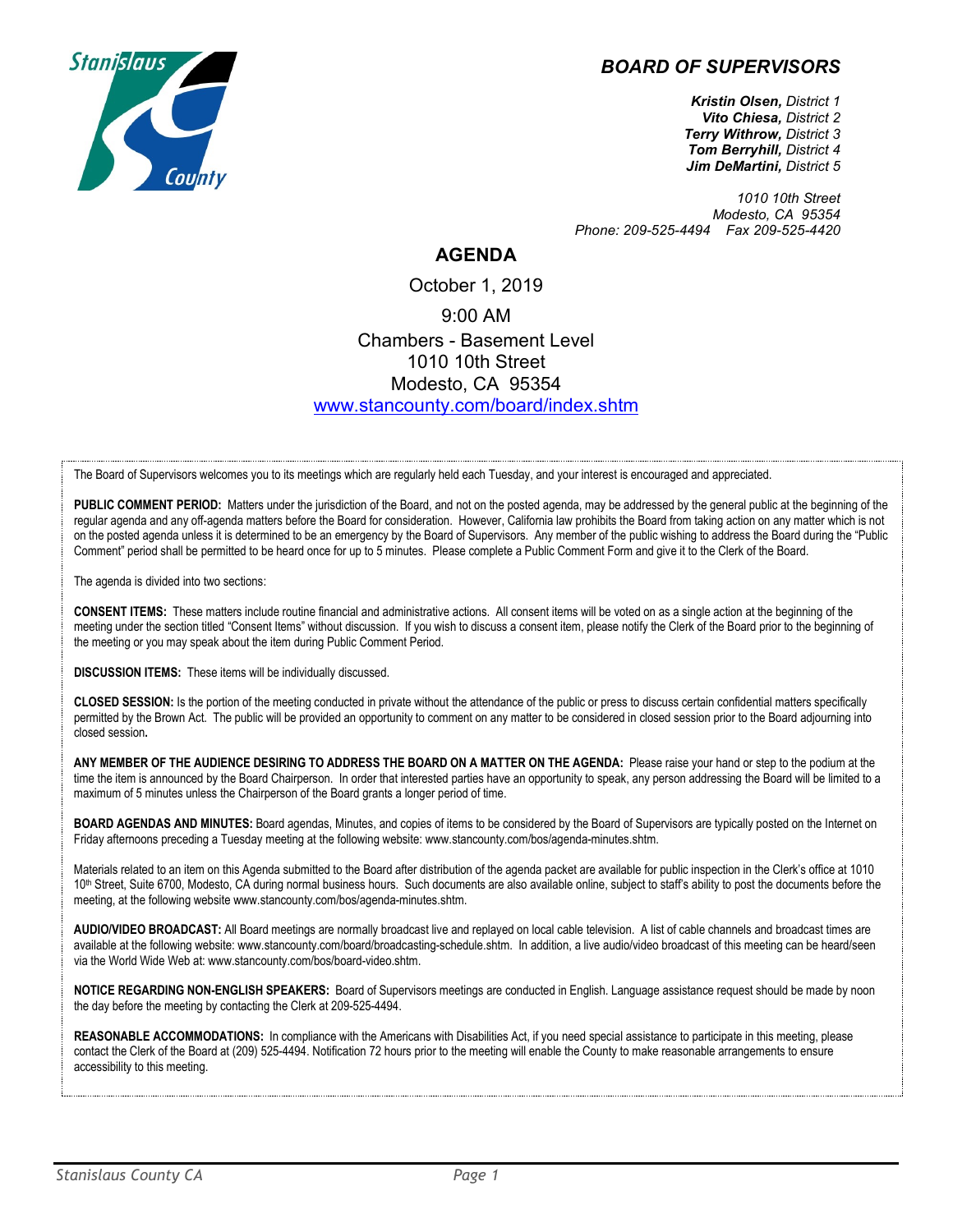- 1. Pledge Allegiance to the Flag
- 2. Invocation
- 3. Presentation
	- A. October 2019 as Italian-American Heritage Month in Stanislaus County
	- B. Stanislaus Animal Services Agency 2018-2019 Annual Report
- 4. Public Comment Period
- 5. Consent Calendar
	- A. Miscellaneous
		- 1. Approval of the Minutes for September 24, 2019 [\(View Item\)](http://www.stancounty.com/bos/minutes/2019/min09-24-19.pdf)<br>2. Approval of the 2020 Meeting Calendar for the Stanislaus (
		- 2. Approval of the 2020 Meeting Calendar for the Stanislaus County Board of Supervisors [\(View Item\)](http://www.stancounty.com/bos/agenda/2019/20191001/A02.pdf)
		- 3. Approval of a Commendation for Etchebarne Dairy Consulting Upon Receiving the National Ag Science Center's 2019 Ag Hall of Fame Award [\(View Item\)](http://www.stancounty.com/bos/agenda/2019/20191001/A03.pdf)
		- 4. Approval of Appointment in Lieu of Election to the Keyes Community Services District for the November 5, 2019 Consolidated District Election – Elections [\(View Item\)](http://www.stancounty.com/bos/agenda/2019/20191001/A04.pdf)
		- 5. Approval of Appointment in Lieu of Election to the Hughson Fire Protection District for the November 5, 2019 Consolidated District Election – Elections [\(View Item\)](http://www.stancounty.com/bos/agenda/2019/20191001/A05.pdf)
		- 6. Approval of Appointment In Lieu of Landowner Election of Ben Koehler to the Reclamation District 2091 Board of Directors [\(View Item\)](http://www.stancounty.com/bos/agenda/2019/20191001/A06.pdf)
		- 7. Approval of Appointment In Lieu of Landowner Election of Earl Perez and Todd Craven to the Orestimba Creek Flood Control District Board of Directors [\(View Item\)](http://www.stancounty.com/bos/agenda/2019/20191001/A07.pdf)
		- 8. Approval of Appointment In Lieu of Landowner Election of Ivan E. Bays, Zach Maring, Kyle Perez, and James L. Jasper to the Del Puerto Water District Board of Directors [\(View Item\)](http://www.stancounty.com/bos/agenda/2019/20191001/A08.pdf)
		- 9. Approval of Appointment In Lieu of Landowner Election of James Jasper and Patrick Cerutti to the Eastin Water District Board of Directors [\(View Item\)](http://www.stancounty.com/bos/agenda/2019/20191001/A09.pdf)
		- 10. Approval of Appointment In Lieu of Landowner Election of Albert Rossini, Ward Burroughs, and Wes Sperry to the Eastside Water District Board of Directors [\(View Item\)](http://www.stancounty.com/bos/agenda/2019/20191001/A10.pdf)
		- 11. Approval of Appointment In Lieu of Landowner Election of Donald Harper and Roy Orlando to the Rock Creek Water District Board of Directors (View Item)
		- 12. [Approval of App](http://www.stancounty.com/bos/agenda/2019/20191001/A11.pdf)ointment In Lieu of Landowner Election of Rogelio Herrera and John Van Ruler to the Sand Creek Flood Control District Board of Directors [\(View Item\)](http://www.stancounty.com/bos/agenda/2019/20191001/A12.pdf)
		- 13. Approval of Appointment In Lieu of Landowner Election of Douglas Kearney and Matthew Manning to the Western Hills Water District Board of Directors [\(View Item\)](http://www.stancounty.com/bos/agenda/2019/20191001/A13.pdf)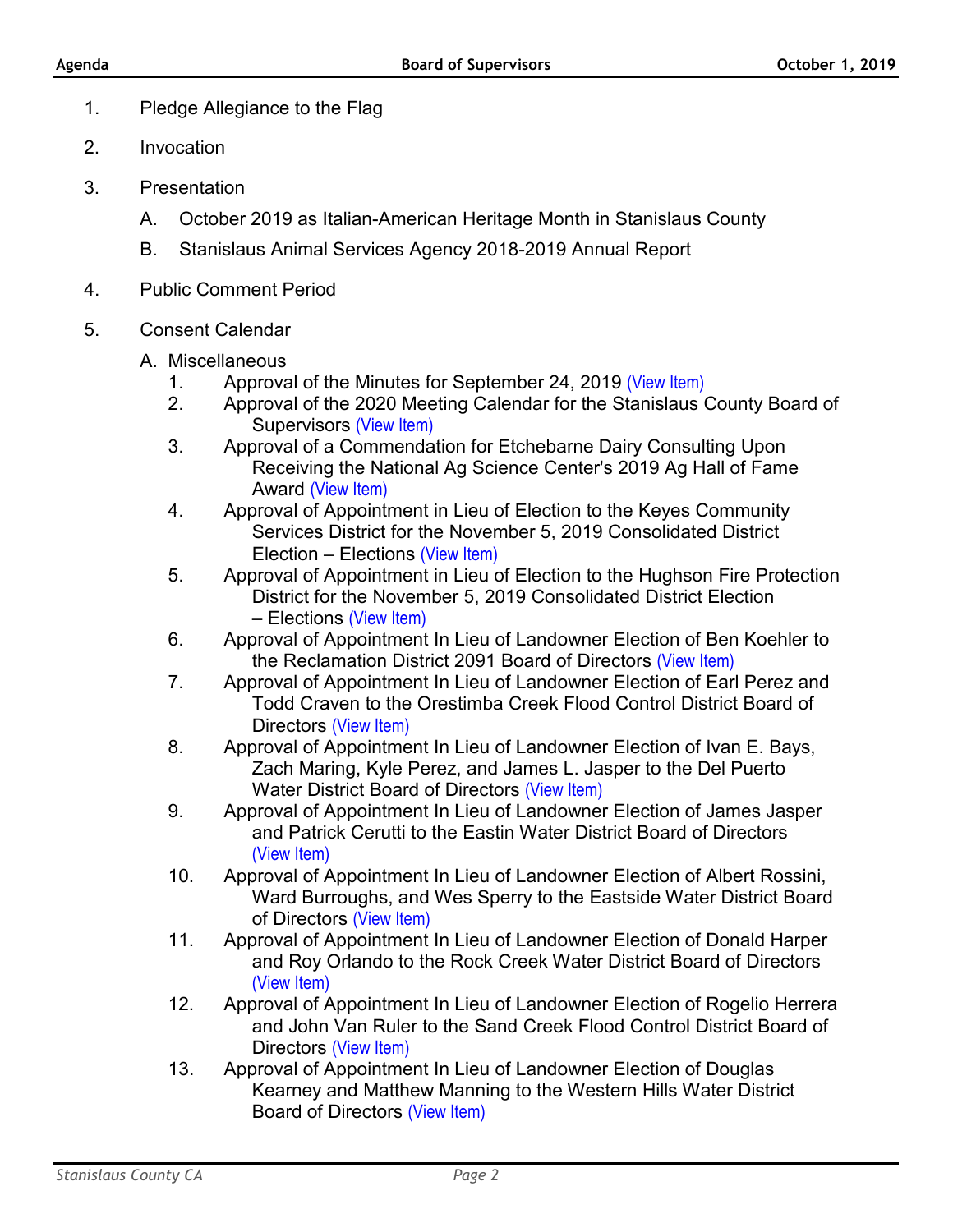- B. Chief Executive Office
	- 1. Approval to Accept an Update on the Eastside Water District Reporting Period and its Return to an Annual Audit Process – Auditor-Controller [\(View Item\)](http://www.stancounty.com/bos/agenda/2019/20191001/B01.pdf)
	- 2. Approval for the Probation Department to Accept a Grant Award in the amount of \$32,400 from the Board of State and Community Corrections (BSCC) through the Edward Byrne Memorial Justice Assistance Grant (JAG) Program – Probation [\(View Item\)](http://www.stancounty.com/bos/agenda/2019/20191001/B02.pdf)
	- 3. Approval of Commendations for the 2019 Dale Butler Equal Rights Award Recipients – Chief Executive Office [\(View Item\)](http://www.stancounty.com/bos/agenda/2019/20191001/B03.pdf)
	- 4. Approval to Authorize to Submit a Grant Application Package to the California Department of Public Health (CDPH) California Opioid Safety Coalitions' Overdose Data to Action Initiative Fiscal Year 2020- 2022 Grant Funding – Behavioral Health & Recovery Services [\(View Item\)](http://www.stancounty.com/bos/agenda/2019/20191001/B04.pdf)
	- 5. Approval to Apply for, and Accept if Awarded, Community Benefit Grant Funding from Kaiser Permanente for Operations of the New Access Center Emergency Shelter at 330 9th Street, Modesto – Chief Executive Office [\(View Item\)](http://www.stancounty.com/bos/agenda/2019/20191001/B05.pdf)
	- 6. Approval to Select Dewberry Architects Inc., of Sacramento, California, for Planning and Architectural Design Services for the New Health Services Agency Public Health Facility Project – Chief Executive Office [\(View Item\)](http://www.stancounty.com/bos/agenda/2019/20191001/B06.pdf)
- C. Department of Public Works
	- 1. Approval of the Common Use Agreement with South San Joaquin Irrigation District (SSJID) for the Pleasant Valley Road over SSJID Canal Bridge Replacement Project [\(View Item\)](http://www.stancounty.com/bos/agenda/2019/20191001/C01.pdf)
- D. Department of Planning and Community Development
	- 1. Approval to Introduce and Waive the First Reading of an Ordinance Amending Title 16 of the Stanislaus County Code, and Adopting by Reference the California Code of Regulations Title 24, 2019 Edition, of the California Building Standards Code and to Set a Public Hearing on November 5, 2019, at the 9:00 A.M. Meeting, to Waive the Second Reading and Adopt the Ordinance [\(View Item\)](http://www.stancounty.com/bos/agenda/2019/20191001/D01.pdf)
	- 2. Acceptance of the Report of Planning Commission's September 5, 2019, Decision of Approval of Vesting Tentative Subdivision Map Application No. PLN2017-0053, Adam & Diane Schwartz, a Request to Subdivide a 30.13 Acre Parcel into Six Parcels of at Least 5 Acres, in the A-2-5 (General Agriculture) Zoning District, Located at 14291 Orange Blossom Road, between Stone Avenue and Orange Blossom Court, in the Oakdale Area [\(View Item\)](http://www.stancounty.com/bos/agenda/2019/20191001/D02.pdf)
	- 3. Approval to Adopt the Recommended Decision of the Nuisance Abatement Hearing Board Regarding the Property Located at 716 Turner Street, Modesto, California, Dangerous Building Abatement Case Number DNB2018-0005 [\(View Item\)](http://www.stancounty.com/bos/agenda/2019/20191001/D03.pdf)
- E. County Counsel